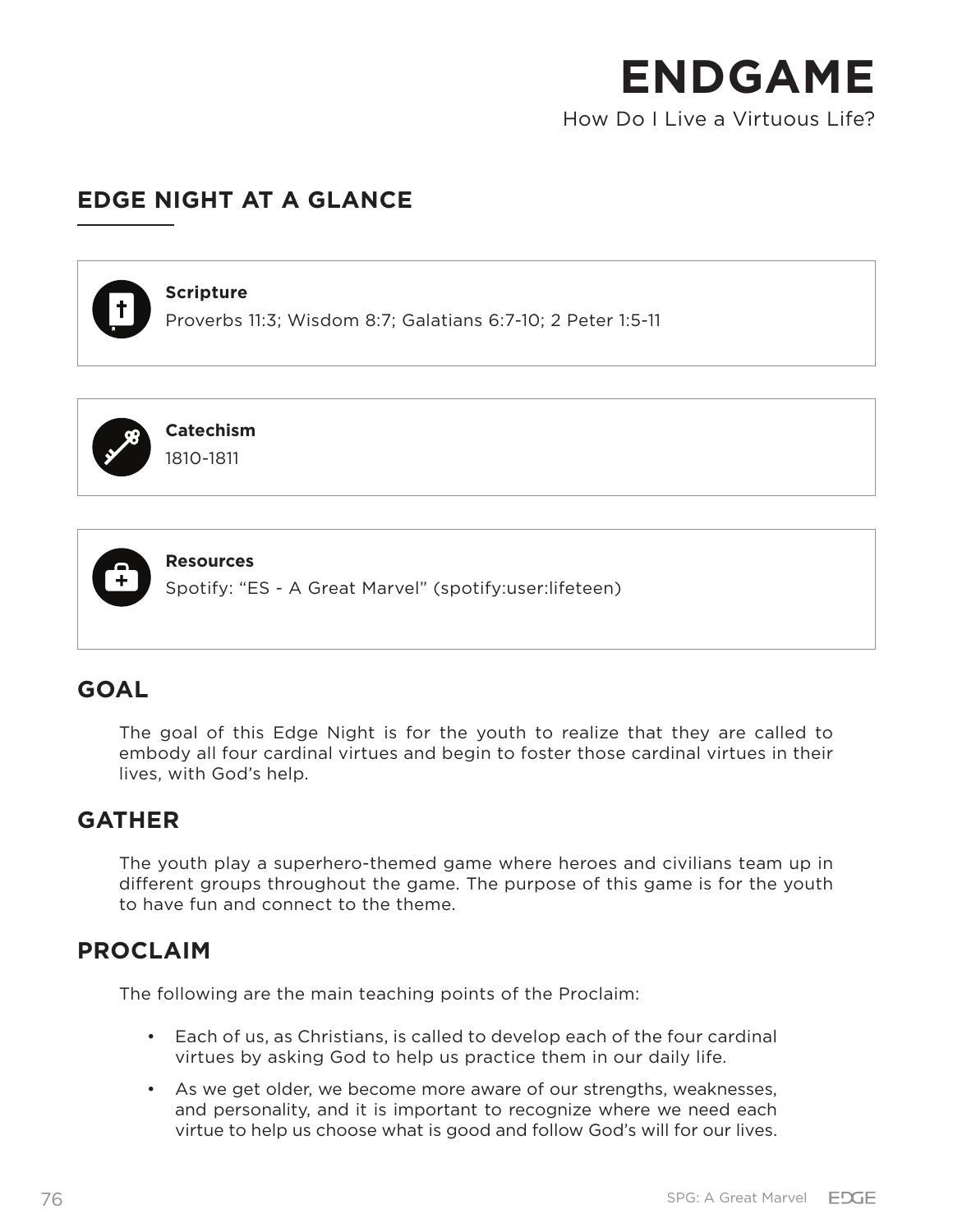• With the grace of Jesus Christ and our own free choice, we can practice and grow in the virtues and imitate what is best about superheroes.

## **BREAK**

The youth break into small groups and share about virtuous people and saints they look up to, and who in their life will support them as they grow in virtue. The purpose of this is for the youth to see real life examples of virtuous people, be inspired to live virtuous lives, and recognize who is there to help them.

## **SEND**

The youth minister leads the youth through an examination based on the four cardinal virtues. The goal is for the youth to be able to see where they can grow, but also where they are already living out these virtues in their lives.

## **WEEKLY CHALLENGE**

At the end of every day this week, take five minutes to reflect on how you lived out a virtue and where in your life you can work harder to live out that virtue.

Notes:  $\Box$ 

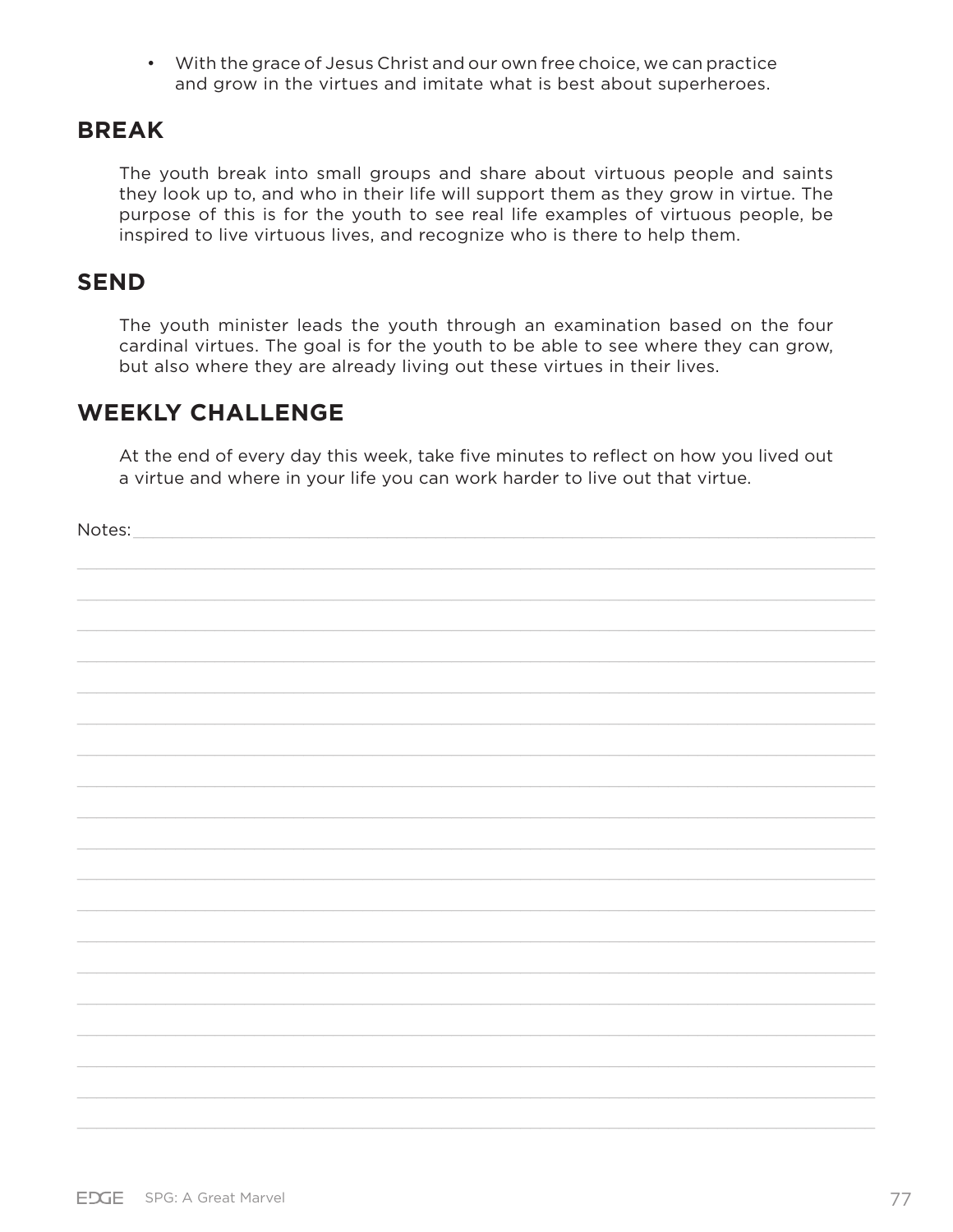How Do I Live a Virtuous Life?

# **EDGE NIGHT SET UP**

## **SET UP**

Gather the materials needed for the Send activity. Add to the set environment for the semester by adding cutouts or posters of the Avengers or any other Marvel superhero characters.

## **SUPPLIES**

The following is a list of supplies needed for the Edge Night:

- S: Blank sheets of paper, one per youth
- S: Pens or pencils, one per youth

## **ASSIGNMENTS**

Use the following list to assign core members to specific tasks:

**Set Up:** \_\_\_\_\_\_\_\_\_\_\_\_\_\_\_\_\_\_\_\_\_, \_\_\_\_\_\_\_\_\_\_\_\_\_\_\_\_\_\_\_\_\_, \_\_\_\_\_\_\_\_\_\_\_\_\_\_\_\_\_\_\_\_\_ **Gather:** • Opening Prayer: \_\_\_\_\_\_\_\_\_\_\_\_\_\_\_\_\_\_\_\_\_ • Game: Proclaim: **Break:** All small group leaders **Send:** • Closing Prayer: \_\_\_\_\_\_\_\_\_\_\_\_\_\_\_\_\_\_\_\_\_ • Weekly Challenge: \_\_\_\_\_\_\_\_\_\_\_\_\_\_\_\_\_\_\_\_\_

Notes: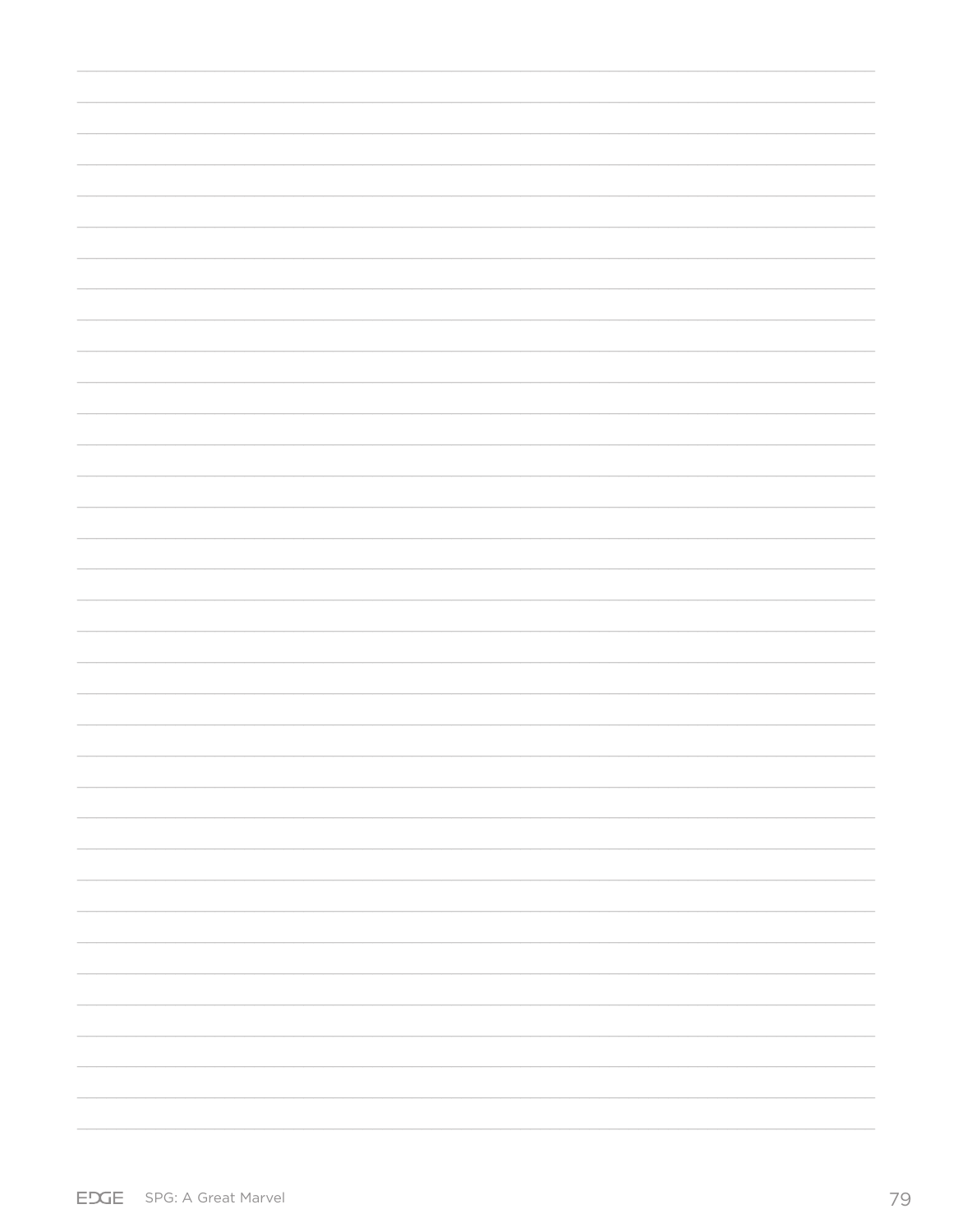How Do I Live a Virtuous Life?

# **EDGE NIGHT OUTLINE**

## **GATHER**

## **Edge Night Introduction (5 min)**

Welcome the youth, introduce any youth who are there for the first time, and begin in prayer. Give a brief overview of the topic of the Edge Night, using the following as an example:

*Over the past couple of weeks, we have been talking about the virtues and how living out these virtues is good and can lead us to happiness. The four virtues we specifically discussed are called the cardinal virtues, and they are prudence, temperance, justice, and fortitude. This week we are going to dive into the simple question, "how do I live a virtuous life?" It might seem simple at first — and we can see how the superheroes we have been talking about exemplify these virtues very well — but living the virtues is not always easy. This week we will dive into how we can continue this journey of growing in these virtues.* 

## **Weekly Challenge Check In (5 min)**

Ask any youth who are willing to share about their experience with the weekly challenge from the previous Edge Night: Using your handout from the Break activity, choose one thing to do to grow in each of the virtues this week and have the courage to actually do it.

#### **Endgame (10 min)**

This game is played as a large group.

- 1. Instruct the youth to break into groups of three. Within those groups, choose two youth to be the heroes and one to be a civilian. Choose one core member to be the game leader.
- 2. The heroes create a forcefield around the civilian by reaching out their arms and touching hands over the civilian creating a sort of roof.
- 3. Ask all the groups of three to "get into position," forming their forcefield above the civilian.
- 4. When a core member at the front of the room shouts "hero," all of the heroes must find another hero to create a forcefield with over a different civilian. The civilians do not move.
- 5. The last group of three to form is out.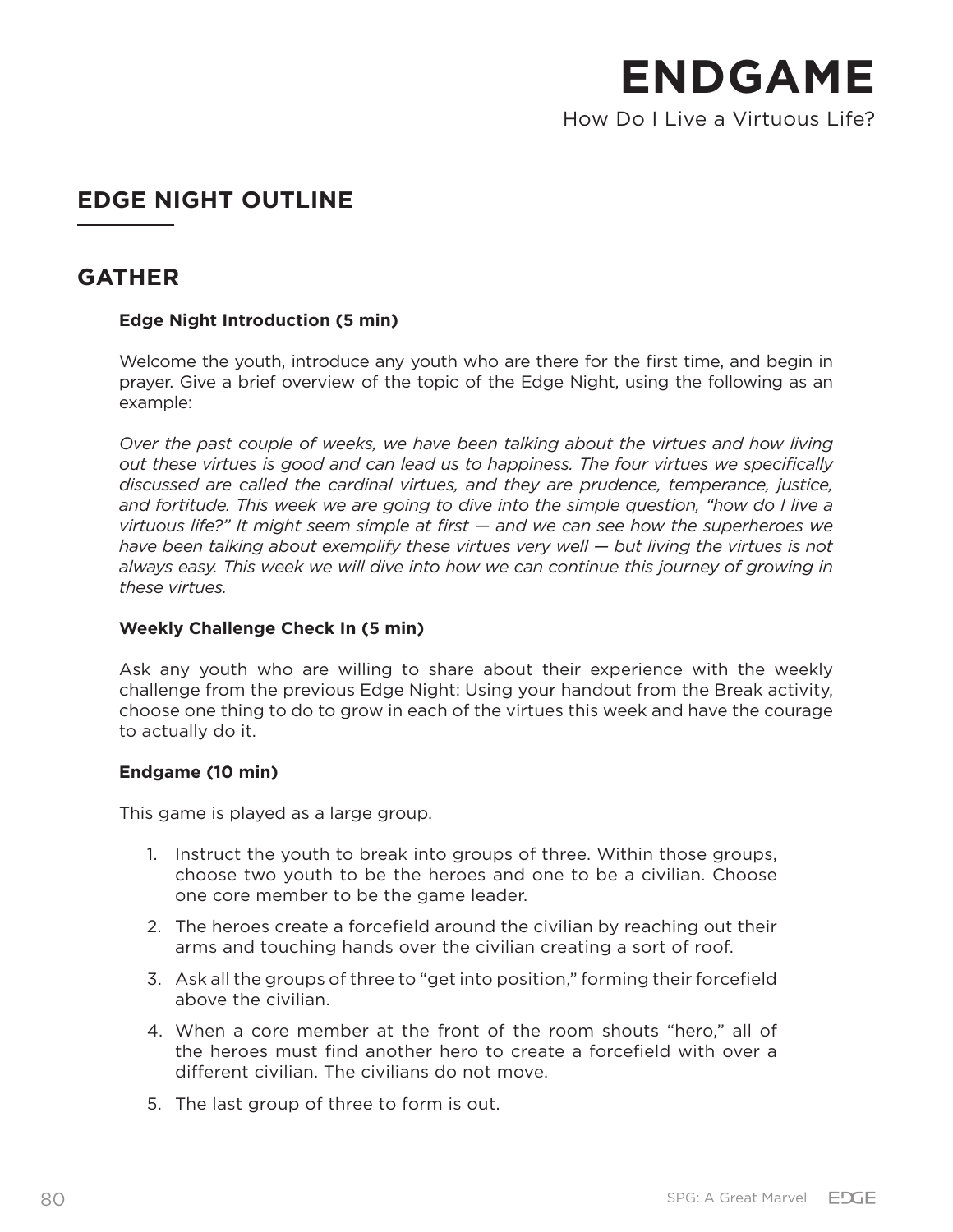- 6. When the leader says "civilian," all of the civilians must find a new pair of heroes to protect them. The heroes do not move.
- 7. The last group of three to form is out.
- 8. When the leader says "endgame," everyone runs and finds a new pair of three.
- 9. The last group of three to form is out.
- 10. Continue with any random pattern of hose commands until there are two groups of three left as the winners.

# **PROCLAIM**

### **"Endgame" Proclaim Teaching (10 min)**

The teaching can be found on pages 86 to 89. The following main points are covered in the teaching:

- Each of us, as Christians, is called to develop each of the four cardinal virtues by asking God to help us practice them in our daily life.
- As we get older, we become more aware of our strengths, weaknesses, and personality, and it is important to recognize where we need each virtue to help us choose what is good and follow God's will for our lives.
- With the grace of Jesus Christ and our own free choice, we can practice and grow in the virtues and imitate what is best about superheroes.

## **BREAK**

## **Who's on Your Team? (15 min)**

Break the youth into their small groups, begin in prayer, and then give each youth a piece of paper and a writing utensil. Ask them to reflect and write down their answer to the following questions.

- 1. Who is one person you do not personally know (e.g., celebrity, musician, public figure, influencer) that you think has, at some point in their lives, reflected one of the virtues?
- 2. Who is someone you know personally that you have seen living out the virtues in their daily life?
- 3. Who is one saint that you look up to for the virtuous way he or she lived?
- 4. Who are some people in your life that you know will support you as you strive to live virtuously?

After the youth have reflected and answered these questions, ask them to share their responses and why they chose the people they did with the rest of the small group. Close by asking them how they think all these different people who inspire, influence, and support them can help as they strive to live out the virtues.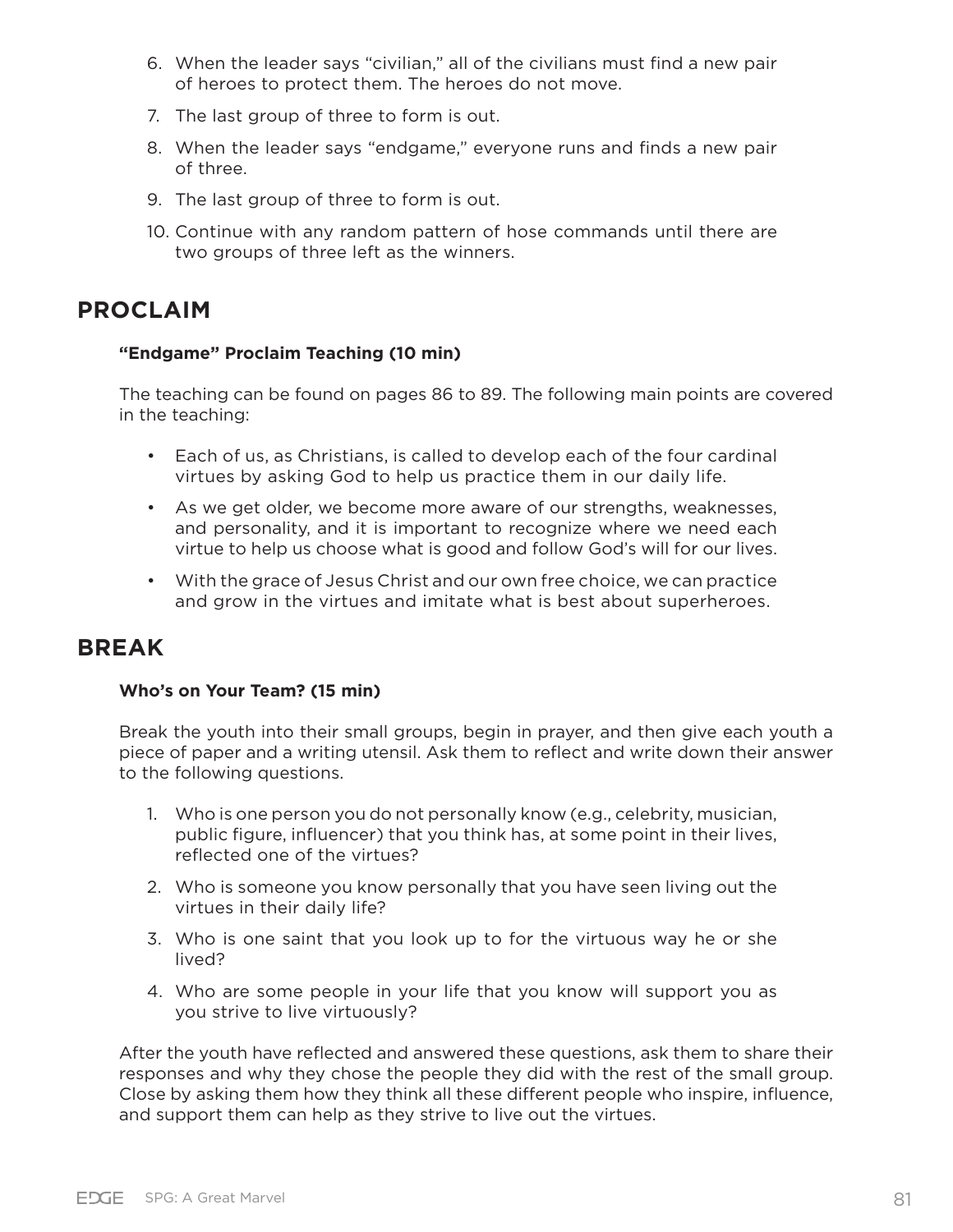

#### **Suggestions**

Ask the core members to answer the questions for themselves prior to the Edge Night so they can give the youth their own examples to help them reflect.

## **SEND**

#### **Reflecting on Virtue (20 min)**

Gather the youth back to the large group. Create a prayerful atmosphere by dimming the lights and playing soft reflective music in the background. Use the following as an example to lead the youth through this time of reflection:

*In order to grow in virtue, it is important for us to reflect on how we have acted and the decisions we have made in the past. If we can recognize the ways that we are succeeding in these virtues, then we can ask God for the grace to continue doing them. If we recognize where we are struggling to practice one of these virtues, then we can ask God for the grace to be attentive to the opportunities we have to practice these virtues. It is OK to know that we are not perfectly living out all of the virtues because recognizing our weaknesses is a stepping stone to growth.* 

Give the youth sheets of paper and writing utensils to help them write and reflect as you walk through the following questions. Also, consider printing off the questions and allowing the youth to follow along highlighting, or underlining things that they want to work on.

Begin with the Sign of the Cross, and then read each of the following questions slowly, allowing for some time of silence between each question so you can pray and reflect.

#### Examination of Prudence:

- Have I made good choices this week?
- When did I take the time to think about a decision before making it?
- When did I act out of what I know is right and not simply out of how I felt?
- When did I take the time to figure out how to act lovingly towards others in specific situations?
- When did I choose to make sacrifices out of love for my family and friends?
- When did I let my emotions or stress control my decisions?
- When did I exercise prudence in any other way I can remember this week?

#### Examination of Temperance:

- When did I say "no" to myself and what I wanted and "yes" to something someone else wanted this week?
- When did I spend time praying this week?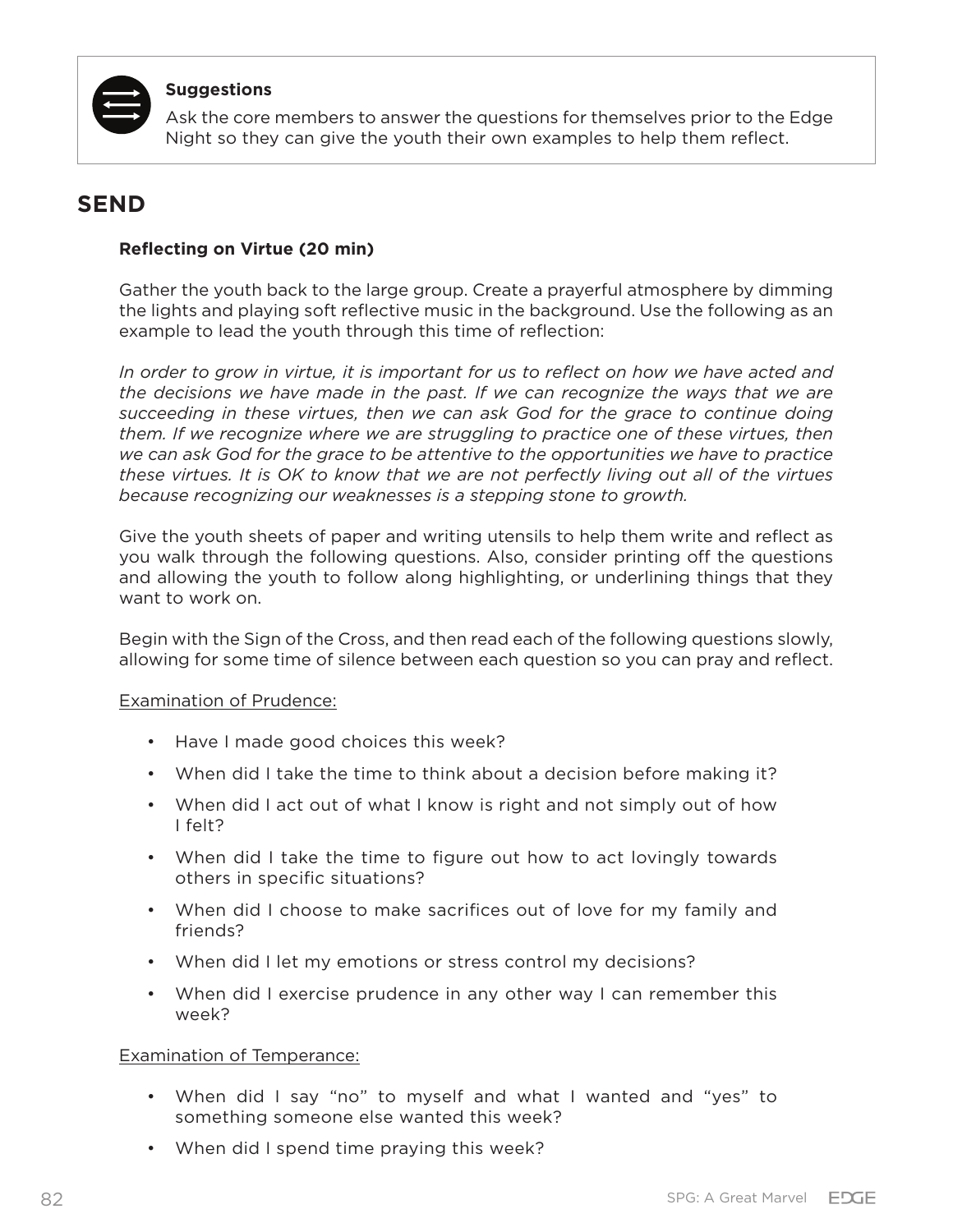- When did I spend time reading Scripture this week?
- When did I choose to spend time with family and friends without distraction?
- When did I exercise self-control this week with social media, video games, or TV?
- When did I give up what I wanted for the sake of something greater?
- When did I exercise temperance in any other way I can remember this week?

#### Examination of Justice:

- When did I help others this week?
- When did I share my food or anything I own with others this week?
- When did I stand up for or comfort someone who was feeling alone or hurt this week?
- When was I aware of how my words and actions can affect others?
- When did I forgive someone who harmed me this week?
- When did I ask for forgiveness from those I hurt with my words or actions this week?
- When did I serve others who were in need in any specific way this week?
- Have I exercised justice in any other way I can remember this week?

#### Examination of Fortitude:

- When did I do something difficult this week?
- When did I persevere through any challenges that initially scared me?
- When did I stick to any projects, commitments, or tasks even if they seemed difficult?
- When did I conquer a fear this week?
- Have I exercised fortitude in any other way I can remember this week?

After the youth have had time to reflect on the questions, allow any youth who are willing to share about one of their answers to the questions.



## **Hispanic Inculturation**

Throughout the series, the Hispanic/Latino youth have been given the Spanish translation of each of the virtues. As you send the youth home with the examination of conscience, encourage them to recite virtues and definitions in Spanish. This will allow them the openness to speak about what they have learned with their parents not only in English but also in Spanish.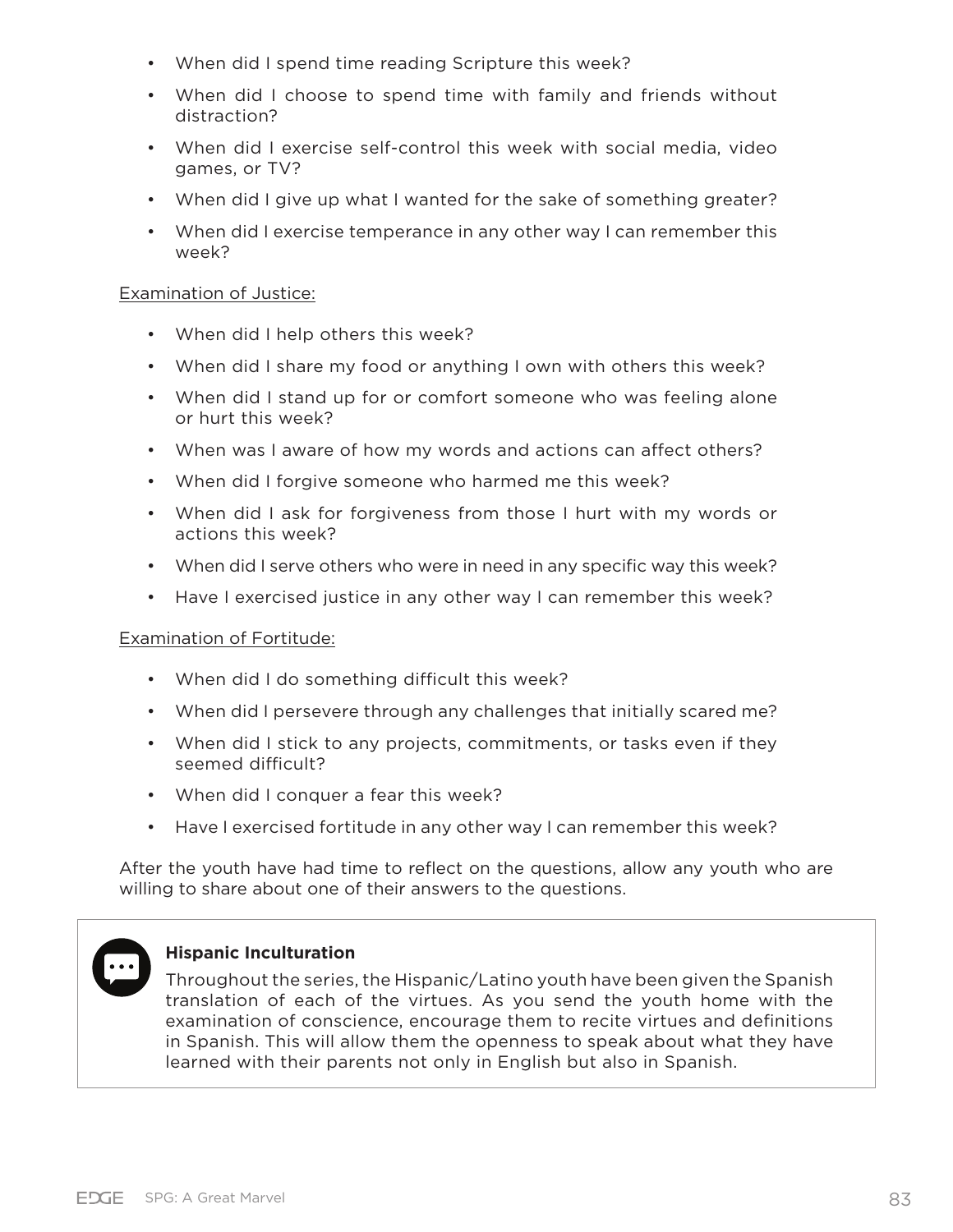#### **Closing Prayer for Virtue (5 min)**

Close the Edge Night by praying the following prayer for an increase in virtue.

Lord teach me how to be more prudent. Teach me to see the good and to choose it *more often. Teach me to better know what I should not do and to avoid it.*

Lord, teach me to practice temperance more. Teach me to better control my wants *and desires. Teach me to avoid filling my life with distractions and pleasures. Teach me to make more room for you in my life.*

*Lord teach me to be more just. Teach me to see the dignity of others and to uphold it. Teach me to see others as you do and to treat them accordingly. Teach me to love every person as my brother and sister.*

*Lord, teach me to have more fortitude. Teach me to see through my fears and to do what is right. Teach me how to persevere through trial. Teach me to approach obstacles and temptations with courage.*

Following the prayer, give the youth their weekly challenge.

#### **Weekly Challenge (5 min)**

At the end of every day this week, take five minutes to reflect on how you lived out a virtue and where in your life you can work harder to live out that virtue.

Notes: \_\_\_\_\_\_\_\_\_\_\_\_\_\_\_\_\_\_\_\_\_\_\_\_\_\_\_\_\_\_\_\_\_\_\_\_\_\_\_\_\_\_\_\_\_\_\_\_\_\_\_\_\_\_\_\_\_\_\_\_\_\_\_\_\_\_\_\_\_\_\_\_\_\_\_\_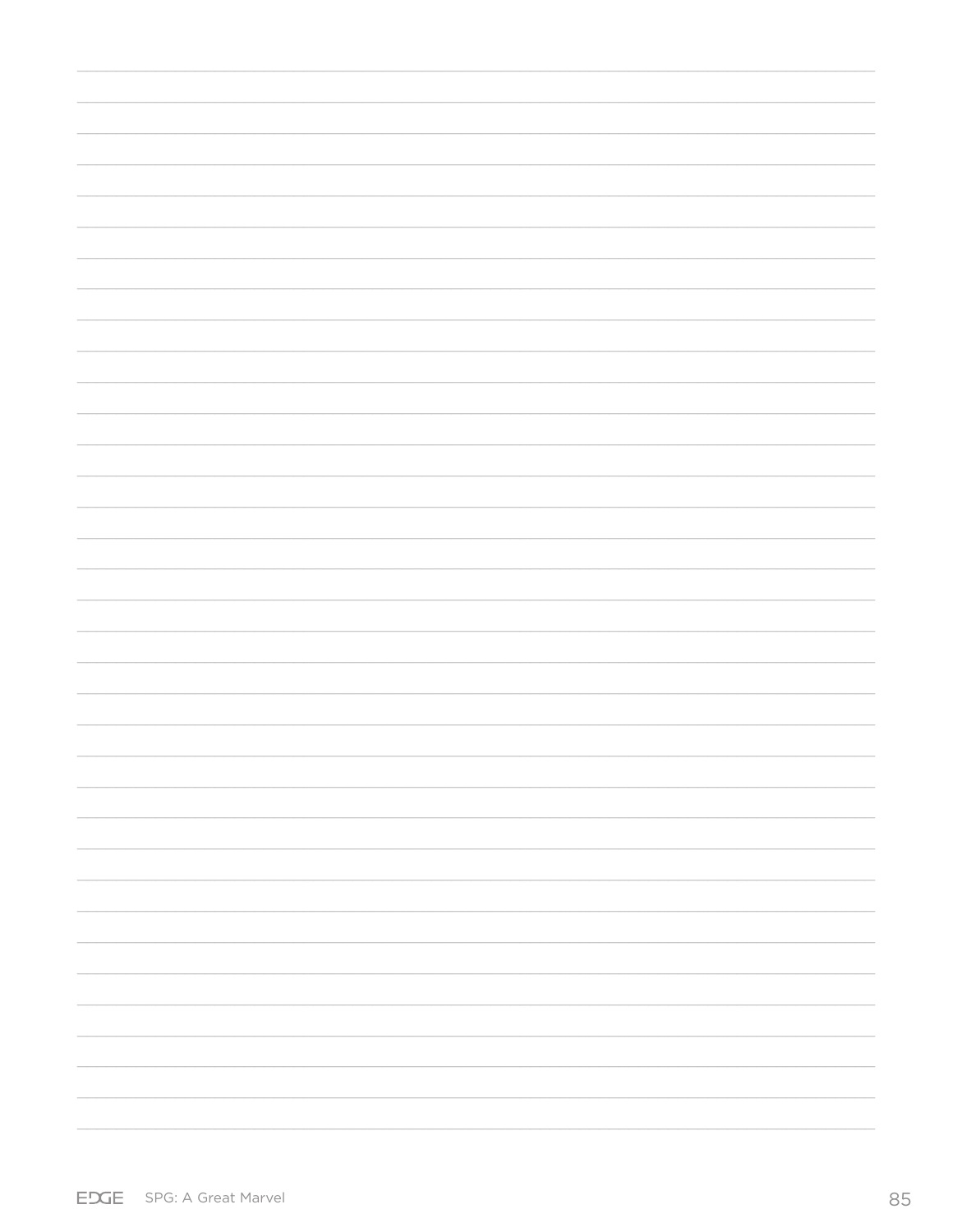How Do I Live a Virtuous Life?

# **EDGE NIGHT PROCLAIM**

## **GETTING STARTED**

This teaching is provided to give you an example of how to present this topic in an age-appropriate way, making it relevant to middle school youth. If the youth are ready to take it deeper, incorporate a few of the Going Deeper call-out boxes, picking the ones the youth would relate to the most. If there are Hispanic/Latino youth in the youth group, incorporate the applicable suggestions from the Hispanic Inculturation call-out boxes.

# **TEACHING GUIDE**

## **Called to Greatness**

• Over the past few weeks, we broke open all four of the cardinal virtues. Let's take a second to review them.

*Ask the youth to summarize what they learned about each virtue. Allow a few of them to share for each virtue. Write your own thoughts here:* 

- Prudence is the ability to see rightly, to distinguish between right and wrong, and to choose the best option in a given situation. It helps us to know what is good, and works with our conscience. (CCC 1806)
- Temperance is the virtue of freedom. It helps us to overcome our excessive desires and attachments so we can be free and available to do what is most important, and free to receive the good that God wants to give us. (CCC 1807)
- Justice is all about giving God and others their due. We owe literally everything to God, so we try to follow Him with everything we have. Other people are created in His image and have God-given rights, so we have to treat them accordingly. (CCC 1808)
- Fortitude is the strength of the virtues. It helps us to persevere in difficulties and to stick with things even when it is hard or we don't really want to. It also helps us to be courageous and to overcome our fears. (CCC 1809)
- It is easy to talk about the virtues, but it is a lot harder to actually live them out. If we set out with only our own strength to live a virtuous life, we will fail. But luckily we don't have to do it alone.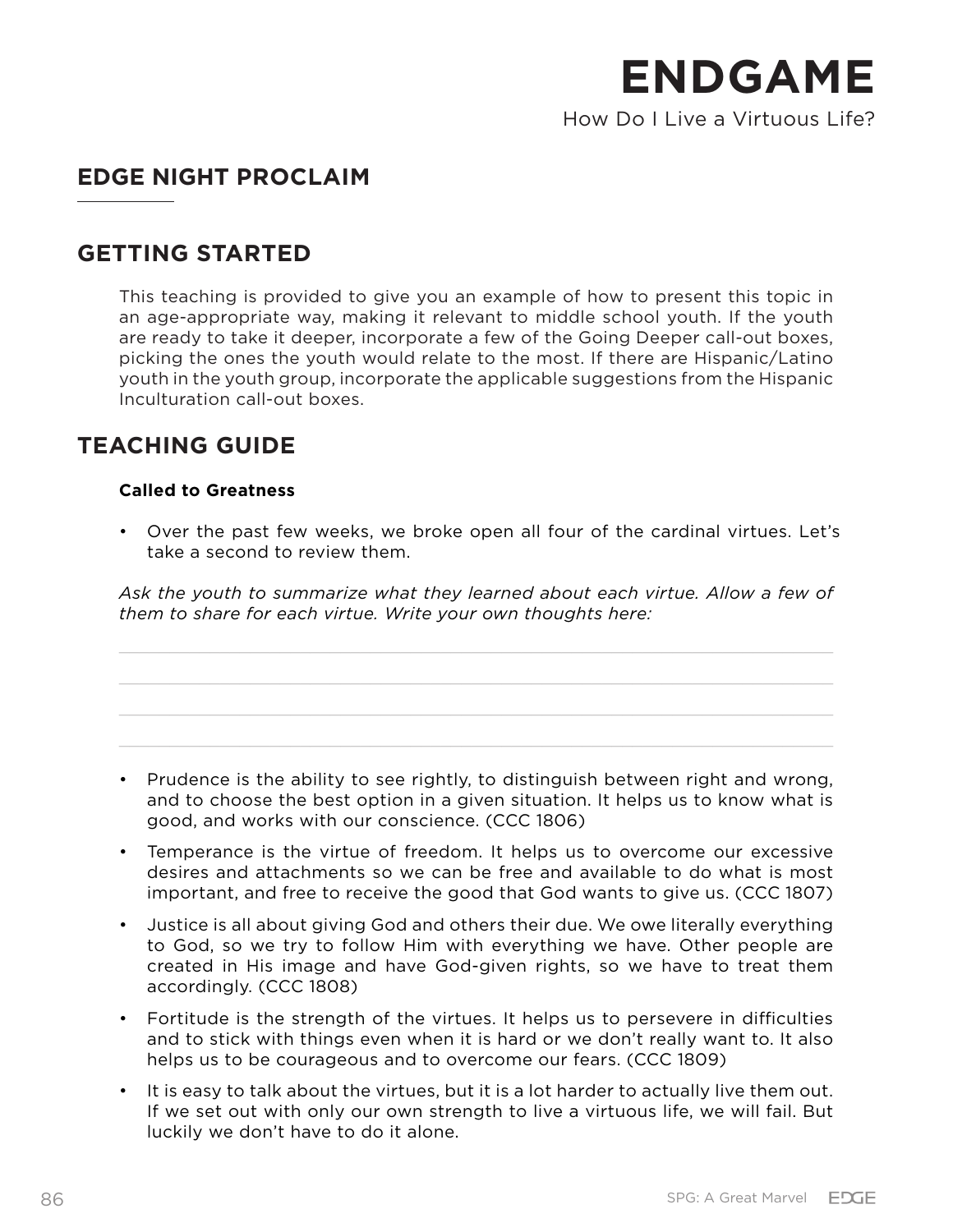#### **The Endgame**

• It is our ultimate goal to live a virtuous life because when we seek what is good, we will bring about a greater good in our lives and in our world. Ultimately the virtues will lead us to live a holy life and achieve our true end goal of heaven and a perfect relationship with God.

## **Hispanic Inculturation**

Many Hispanic/Latino families are known to go above and beyond with birthdays, graduations, weddings, baby showers, and even parties that have no real significance. Although there is nothing wrong with having large spectacular celebrations, it can become an expectation rather than something that is simply done to enjoy. For Hispanic/Latino youth, it can be easy to distract themselves with completing a big accomplishment and forget to celebrate the little accomplishments along the way. There can be a lot of pressure too from their families to go above and beyond what they have done rather than just wanting their children to do what is good. Take time to reflect with your Hispanic/Latino youth on all the virtues throughout the Edge Night and how important it is to recognize and celebrate even the small things. Remind them that each small thing is seen and loved by their heavenly Father regardless of what those on the outside might see or believe.

- But along the way, it won't be easy. Just like every story of every superhero is filled with struggle, action, hope, joy, sadness, and fear, we too will be faced with a lot of obstacles and adventure.
- If we look at the stories of superheroes, most of them do not work alone. In many cases they work together as teams or duos in order to achieve the

greatest good — just look at the example of the Avengers.

#### *Ask the youth to share some of their favorite groups or teams of superheroes.*

- In a similar way, we are not alone, and we are given many people along the way who will journey with us as we grow in holiness and walk the paths that God lays out for us. We will find friends, family, teachers, coaches, youth ministers, core members, peers, and many others on our journey who will become a part of our story, as we continually seek to follow God and live the virtues.
- We also need God's help. The help that He gives us is called grace. Grace is God's life within us. It is a great gift that He shares with us that makes us capable of responding to Him. Grace helps us to be more than what we could be just on our own. (CCC 1996)
- The good news is that God wants to share this grace with us. He knows that we will be the best version of ourselves when we live according to the virtues, and He wants to help us get there. But we will only have the strength to grow in the virtues if we ask for His grace every day.
- Right now, you may feel overwhelmed at the prospect of growing in each virtue or may not even know how to begin to grow in them, and that is OK. The truth is you are probably already exercising them without even knowing it.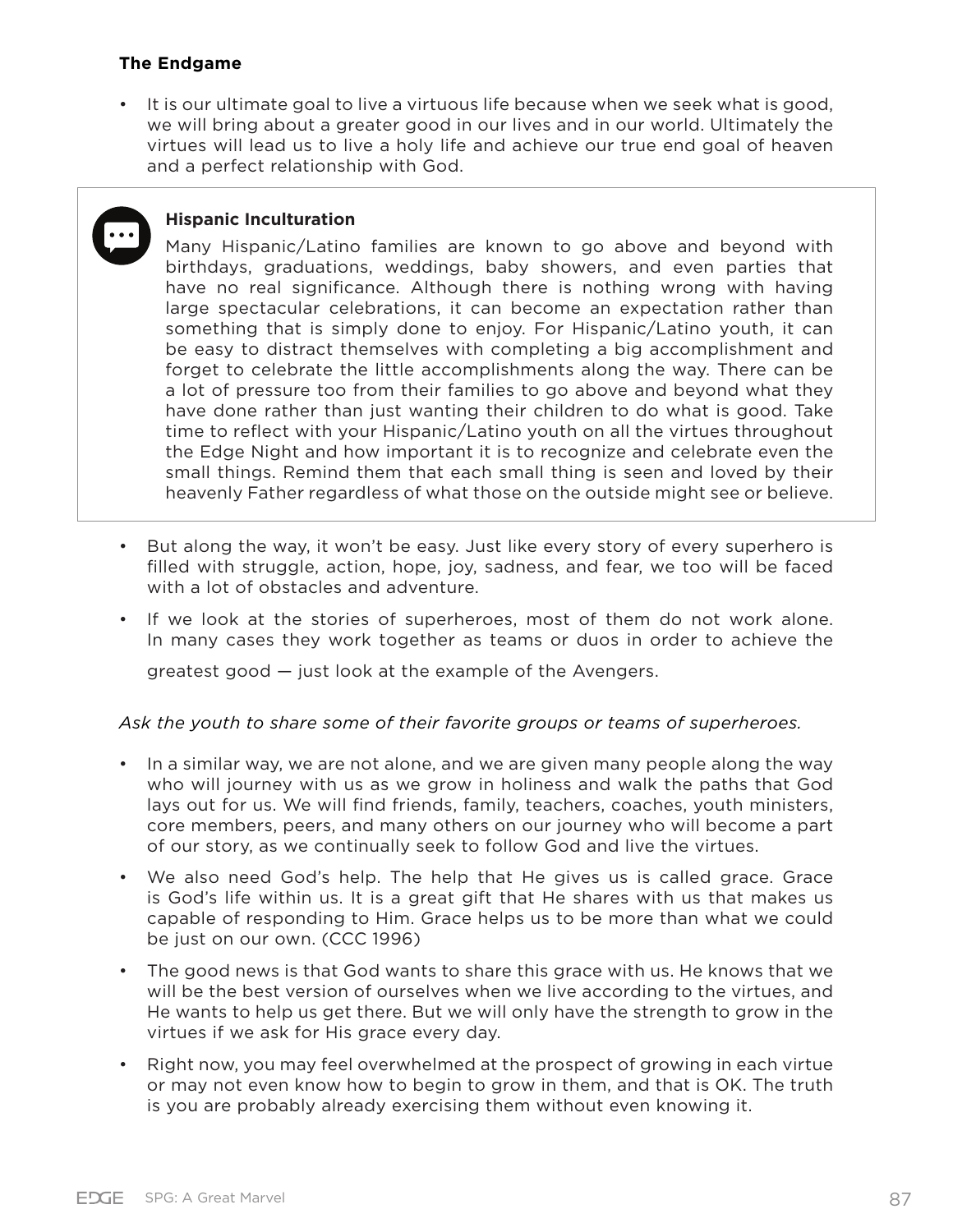*Take a few moments to recall different ways you and the rest of the core team have seen the youth live out virtue at the Edge Nights throughout the semester. Write your thoughts here:*

- The key to growing in virtue is to pay attention to where we are already exercising the virtues, as well as to where we need to grow in them. Are there any areas in your life where it is hard to do the right thing? Of course there are!
- We all have strengths and weaknesses— things we are good at and things we struggle with a little more. The same is true of the virtues. The more we try to recognize our own strengths and weaknesses, the more clearly we can see the areas we need to grow, the areas we are already strong in virtue, and even the areas we need help and support from others.

That is probably the exact area that God wants to help you grow in.



## **Going Deeper**

Saint Ignatius of Loyola is known for something called a "particular examination of conscience." Basically, it is a way to grow in a particular virtue or eradicate a particular vice. Instead of a general examination of conscience that focuses on all your thoughts, words, and deeds, a particular examination focuses on one specific thing. In short, it is about picking one virtue you want to grow in or one vice you want to get rid of and reviewing each day through the lens of how you either grew in that virtue or failed in it. After your examination, you ask for God's grace to improve, and resolve to do better the next day. This is a great tool for cultivating virtue.

## **Grace and Choice**

- The first step in growing in the virtues is simple: we have to ask God to help us. However, that doesn't mean we just magically become virtuous because we asked God for help. Just like so many other things in life, we have to put in the work if we want to receive the reward.
- Grace, or God's help, is essential for growth in the Christian life, but we also have to commit to trying to grow in the virtues. This is where our own freedom comes into play. We have to choose to live virtuously. Remember that virtue is really a habit of doing good, and habits are only formed with constant action over time.
- The most practical thing for us to grow in the virtues is to pick one, and then actually make the effort to grow in it. This means, when the situation arises for exercising that virtue, we actually have to put in the effort to do it.
- If we want to grow in temperance, then it will require us to say "no" to certain things. If we want to grow in justice, then when the situation presents itself, we have to uphold another person's dignity and not just go along with the crowd. It is only by choosing to live into the virtue that we can form a habit of it.